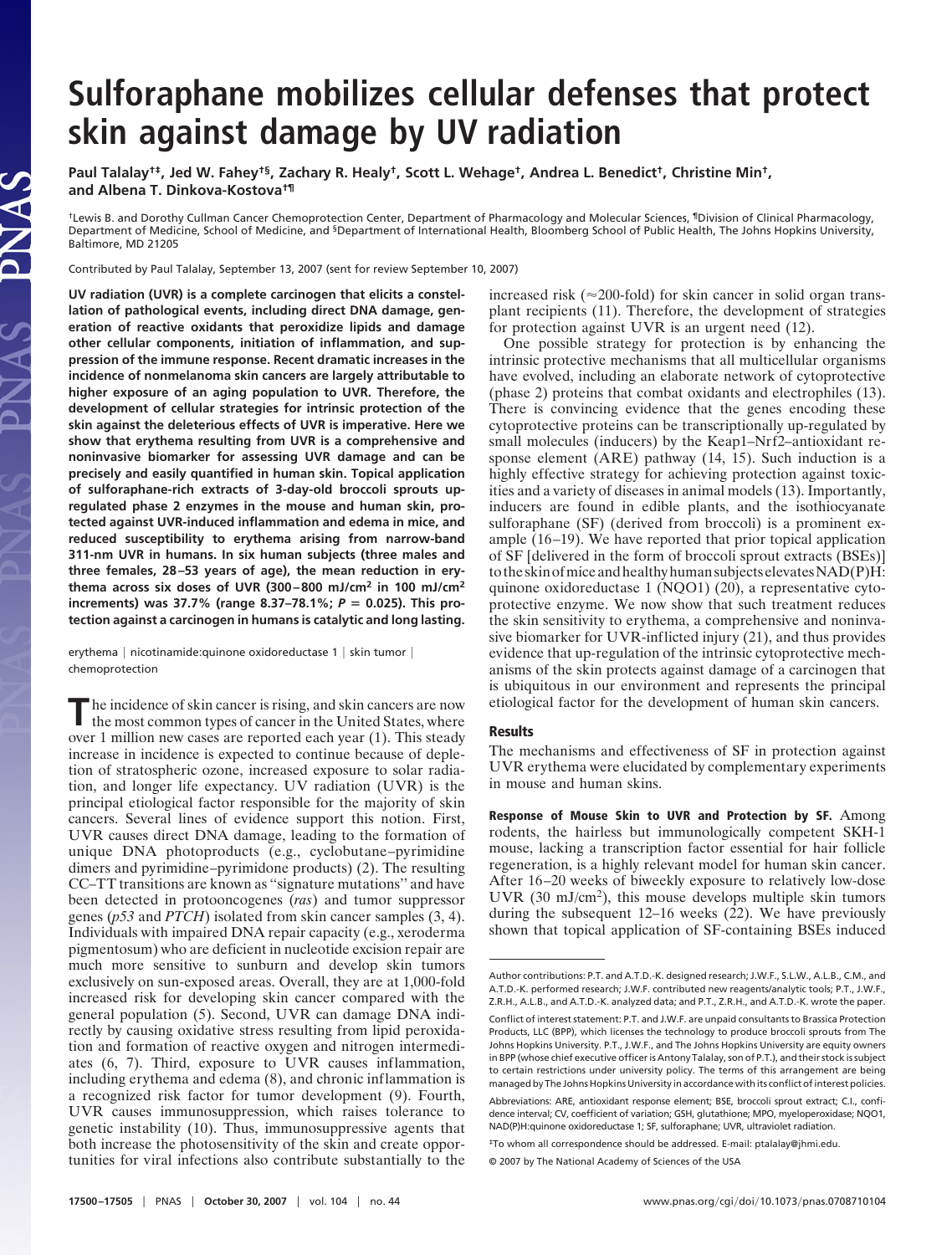

**Fig. 1.** SF and SF-rich BSEs protect mouse skin against edema and inflammatory effects of 311-nm UVR. The backs of SKH-1 hairless mice were treated topically with three doses at 24-h intervals of: ( $i$ ) BSE containing 0.5  $\mu$ mol of SF in 50  $\mu$  of 80% acetone/20% water (vol/vol) applied to the caudal area, and (ii) solvent applied to the rostral area. The animals received 700 mJ/cm2 of 311-nm UVR 24 h after the last dose and were euthanized 24 h later, and their dorsal skin was harvested. (A) Fresh frozen 9-µm-thick sections of skin were fixed with paraformaldehyde and stained with H&E. (Scale bar: 100  $\mu$ m.) (*B* and *C*) Mice were irradiated with a range of doses of UVR and euthanized 24 h later. MPO-specific activity (*B*) was measured in supernatant fractions of total homogenates prepared from liquid nitrogen-frozen and pulverized dorsal skin, and its protein levels (*C*) were detected by Western blots with anti-MPO antibody (Hycult Biotechnology, Uden, The Netherlands). Uniformity of protein levels was confirmed by Coomassie blue staining of a parallel gel (data not shown). (*D* and *E*) MPO-specific (*D*) and NQO1-specific (*E*) activities were measured in supernatant fractions of total skin homogenates from mice treated with solvent (black bars), SF (gray bars), and BSE (white bars) and are expressed as ratios of each treatment to the nonirradiated control. Average values  $\pm$  SD are shown. Eight animals were used in the control group, and four in each of the treatment groups. Treatment with either SF or BSE led to equivalent protection against the UVR-induced MPO elevation (SF,  $P = 0.005$ ; BSE,  $P = 0.001$ ), and restoration of the NQO1 levels depressed by UVR (SF,  $P =$ 0.003; BSE,  $P = 0.00001$ ).

the cytoprotective (phase 2) response in the skins of mice and humans (20, 23). Furthermore, UV-induced skin tumor development (incidence, multiplicity, and total tumor burden) in SKH-1 mice was strongly suppressed by topical BSEs containing SF (23).

When the backs of SKH-1 female mice were exposed to single, but much higher, doses (700–1,200 mJ/cm2) of narrow-band 311-nm UVB, comparable with those used to determine skin erythema sensitivity in humans, the skin layers became much thicker and showed marked edema and inflammation within 24 h (Fig. 1*A Left and Center*). These damaging effects were substantially averted by prior treatment of mouse skin for 3 days with



**Fig. 2.** Intensity of erythema depends linearly on the dose of UV radiation. (*A*) Adhesive vinyl templates placed on the back of the chest in the paraspinal regions. The apertures are 2.0-cm diameter and can be individually occluded to allow delivery of a range of UVR doses. The positions of the small holes at the four corners of each template are marked with a skin marker to locate the templates precisely in the same positions on successive days. (*B*) Intensity of erythema as a function of UVR dose. The erythema values (a\*) were measured on 2.0-cm-diameter circles on the back of a male subject immediately before and 24 h after exposure to 100–800 mJ/cm2 of 311-nm UVR. Two pairs of adjacent spots were assigned to each UV dose. The mean changes in a\* values after radiation are shown (filled circles), together with bars indicating the range of the duplicate values. The mean a\* value for all 16 spots before radiation was  $6.22 \pm 1.91$  (CV = 30.7%). The linear correlation coefficient ( $r^2$ ) of the increment of a\* values with respect to UV dose is 0.986.

daily doses of 100 nmol/cm<sup>2</sup> of SF delivered as a BSE (Fig. 1*A Right*). Skin myeloperoxidase (MPO) activity, which is localized in azurophilic granules of neutrophils and is a sensitive marker of inflammation intensity (24), increases in a dose-dependent manner upon UVR ( $>$ 25-fold at 1,200 mJ/cm<sup>2</sup>) (Fig. 1*B*). Prior treatment with synthetic SF or BSE containing SF suppressed the increases of MPO protein and enzyme activity levels (Fig. 1 *C* and *D*). The specific activities of the prototypic phase 2 enzyme, NQO1, in homogenates of these SF- or BSE-treated mouse skins also were elevated as reported (23). UVR depressed these inductions slightly (Fig. 1*E***)**. Topical treatment with either pure SF or BSE containing equivalent amounts of SF showed quantitatively equivalent effects on the inductive increases in NQO1 and the inhibition of the UVR-dependent MPO activity. This finding strongly supports the conclusions that: (*i*) both the phase 2 inducer activity and the protective effects against UV-mediated edema and inflammation (and probably other aspects of UV damage) provided by BSE are entirely attributable to their SF content, and (*ii*) these effects do not arise from direct UVR absorption because SF has negligible absorption at 311 nm, whereas BSE are aqueous plant extracts and are colored.

**Measurement of UV Erythema and Design of a Template for Treatment and Radiation.** Translation of these findings from mice to humans required the development of highly quantitative and reproducible methods for evaluating UV-mediated damage of human skin. We chose to measure erythema as a noninvasive biomarker. We designed a reusable, adhesive vinyl template that could be precisely positioned on the skin to make repetitive measurements of red reflectivity at exactly the same areas (spots) that were treated with standardized 311-nm doses of UVR and with potential protectors. Two  $10 \times 17$ -cm rectangular, opaque vinyl templates, each with four pairs of 2.0-cm diameter circular windows, were attached on successive days in precisely the same paraspinal region of the backs of volunteers (Fig. 2*A*). The erythema of each spot was quantified under standardized conditions with a chromometer (model CR-400; Konica Minolta, Ramsey, NJ) that determines the erythema index, a\*, a unitless ratio of the intensities of the red reflectivity of the skin to the emission of a xenon arc flash adjusted for chromaticity along the green–red axis (25, 26). Male and female volunteers (28–53 years of age) with skin type 1, 2, or 3 and no skin pathology were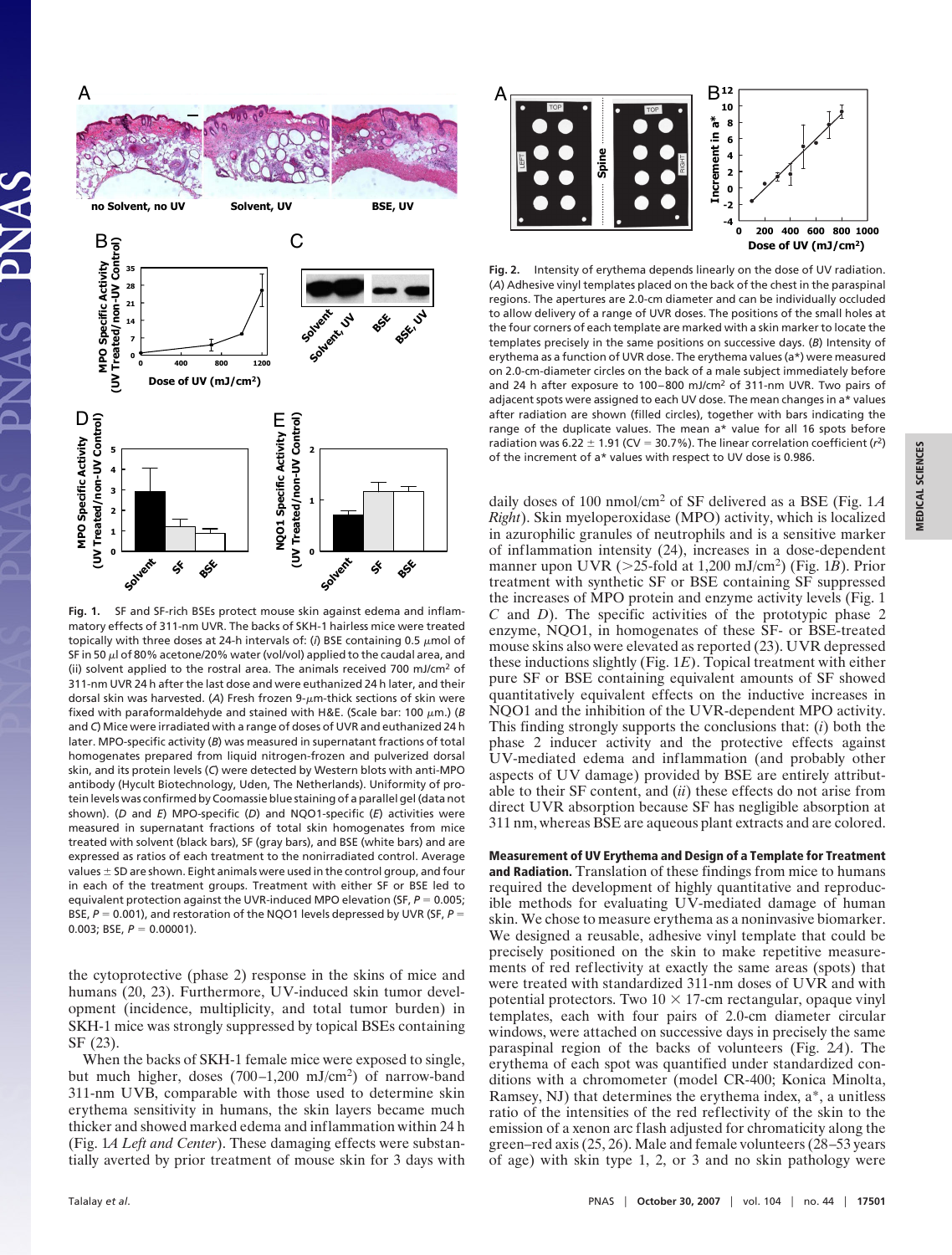enrolled. They were asked to refrain from consuming cruciferous plants, including mustard, horseradish, wasabi, and condiments for 1 week before and during the study period, and they were told not to consume coffee or to exercise before each study visit, which took place at 1300 hours each day. No restrictions were placed on consumption of medications or dietary supplements. Subjects rested prone for 20 min, and measurements were begun on each spot  $20$  s after allowing skin to equilibrate under the weight of the chromometer ( $\approx$ 780 g). Eleven repetitive measurements were obtained on each spot in rapid succession ( $\approx$  5-s intervals). The last eight values were used to calculate mean a\* values and coefficients of variation (CVs) for each spot. All readings were obtained by a single trained operator.

The reproducibility of the measuring procedure was validated by obtaining mean a\* values for all 16 spots of five subjects on 5 consecutive days (on the 4 days before and 24 h after UV exposure). These measurements established the following: (*i*) the last eight repetitive chromometer measurements made on the same 16 individual spots during the 4 days before UVR had a CV of 3.79 (SEM =  $0.19\%$ ;  $n = 320$  measurements), whereas 24 h after UV exposure the CV of the now higher a\* values of 16 spots in the same five subjects was 2.26 (SEM =  $0.21\%$ ; *n* = 80). In other words, repetitive measurements of the higher a\* values of radiated spots could be determined with greater precision ( $P < 0.0001$ ); (*ii*) the initial mean a<sup>\*</sup> values of the 16 spots in five individuals measured on 4 successive days before UVR were  $4.52 \pm 1.89$  ( $n = 320$ ). However, the variability of a<sup>\*</sup> values among individual spots was considerably greater, ranging from 0.59–10.17. Although both the spot location and day of measurement significantly affected the basal a\* values for a given individual, the CV, because of spot location alone, was 19.2%, whereas the CV from day to day was 6.2%. Thus, the differences in a\* values among individual spots in a single subject were much larger than the variation between repetitive measurements on the same spot over time. This analysis of erythema index a\* measurements led us to conclude that each spot of any individual must be considered an independent observational unit; (*iii*) the increase in erythema resulting from UVR  $(\Delta a^*)$  varied inversely with the initial value of a\* before UV exposure  $(P = 0.008)$ , which is consistent with the view that lighter skin is more susceptible to erythema than darker skin; and (*iv*) the variation in UVR-induced erythema  $(\Delta a^*)$  was random across the back, indicating no statistical bias to selecting vertically or horizontally adjacent control and treatment spots. On the basis of anatomical considerations (e.g., dermatomes and vasculature), horizontally adjacent spots were selected as treatment/control pairs.

**UV Radiation Dose-Response Curve.** Having established a quantitative and reproducible system for assessing UV-mediated erythema, the relationship between UV dose and erythema response was examined in a 53-year-old single male with type 2 skin. Eight horizontally paired windows were exposed to UVR doses from 100–800 mJ/cm<sup>2</sup> in 100 mJ/cm<sup>2</sup> increments, and a<sup>\*</sup> measurements were made just before and 24 h after UVR. This range of UVR doses is widely used by dermatologists to determine the minimum erythema dose. The increments in a\* values rose linearly with UV doses in this range (Fig. 2*B*), and there was reasonable agreement among duplicate areas even when the initial a\* values of each spot were quite different. Therefore, we express increases in erythema as arithmetic increments in a\* values for each individual spot, rather than the ratio of the a\* value after UVR to that before UVR.

**Optimization of SF Scheduling for Induction of NQO1 in Human Skin.** We recently reported that topical application of SF-containing BSE (in 80% acetone:20% water) to the epidermis of SKH-1 female mice induced NQO1, GST A1, and heme oxygenase 1, which typify the phase 2 response. The specific activities of



**Fig. 3.** SF-rich BSEs protect human skin against erythema caused by 311-nm UVR. (*A*) Inhibition of skin erythema development by topical treatment of a male volunteer with a range of SF doses. The circular 2.0-cm-diameter spots received 100, 200, 400, or 600 nmol SF as BSE in 25  $\mu$ l of 80% acetone/20% water on 3 days at 24-h intervals. Control spots received 25  $\mu$ l of solvent only. Chromometer measurements of a\* were obtained 4 days before radiation with 500 mJ/cm2 of UVR and 24 h after radiation. The 4-day mean a\* value for the solvent-treated areas before radiation was 6.70  $\pm$  1.16. Inhibition of erythema formation (%) was calculated from [a\* (untreated)  $-$  a\* (treated)/a\* (untreated)]  $\times$  100. The untreated values (zero dose) were calculated from the increment of two areas that received 25  $\mu$ l of BSE in 80% acetone/20% water containing 400 nmol of unhydrolyzed glucoraphanin (the inactive glucosinolate precursor of SF). (*B*) Photograph of four pairs of spots of individuals (described in *A*) who received 100, 200, 400, or 600 nmol doses of SF (as BSE) or solvent only. (*C*) Effect of topical treatment with SF-containing BSE on erythema response to a range of doses of UVR. With the use of 16-window template, horizontally adjacent pairs of spots were treated with either 200 nmol of SF in 25  $\mu$ l of 80% acetone/20% water or solvent alone on 3 successive days at 24-h intervals and 24 h later were radiated with 100–800 mJ/cm2 of UVR. The increments in a\* values for each spot after UVR with respect to their 4-day means before UVR are plotted as a function of UV dose. The visually determined minimum erythema dose was 600 mJ/cm2. (*D*) Photographs of pairs of BSE- and solvent-treated spots that received 500, 600, or 700 mJ/cm<sup>2</sup> of UVR. The complete set of percent reduction values for this subject are shown in Table 1 (subject 2).

NQO1 also were increased 1.5- to 4.5-fold in biopsies of human skin. Single and multiple dermal applications (up to at least 340 nmol SF equivalent to a 1.0-cm diameter circle) of such extracts were well tolerated (20). To optimize the dosing schedule for the present studies of protection of human skin against UV erythema, we treated 1.0-cm circular areas on the lower backs of three volunteers with  $5-\mu l$  aliquots of BSE containing 100 nmol of SF. The extract was applied at 24-h intervals on day 1, on day 3, on days 2 and 3, or on days 1, 2, and 3, and biopsies were obtained on day 4. Treatment on 3 successive days resulted in the largest induction, with mean elevations of NQO1-specific activities of 2.19-fold (range 1.76–3.24). Therefore, in the following experiments, we treated with BSE at 24-h intervals on 3 successive days before UVR.

**Protection Against UV Erythema Depends on SF Dose.** To optimize the protective doses of SF, one subject (male, age 53) received daily treatments with a range of doses of BSE (containing 100, 200, 400, or 600 nmol of SF) on 3 successive days and was irradiated with 500 mJ/cm<sup>2</sup> of UV 24 h later. The increments in erythema a\* values from before (mean of 4 days;  $4.72 \pm 0.871$ )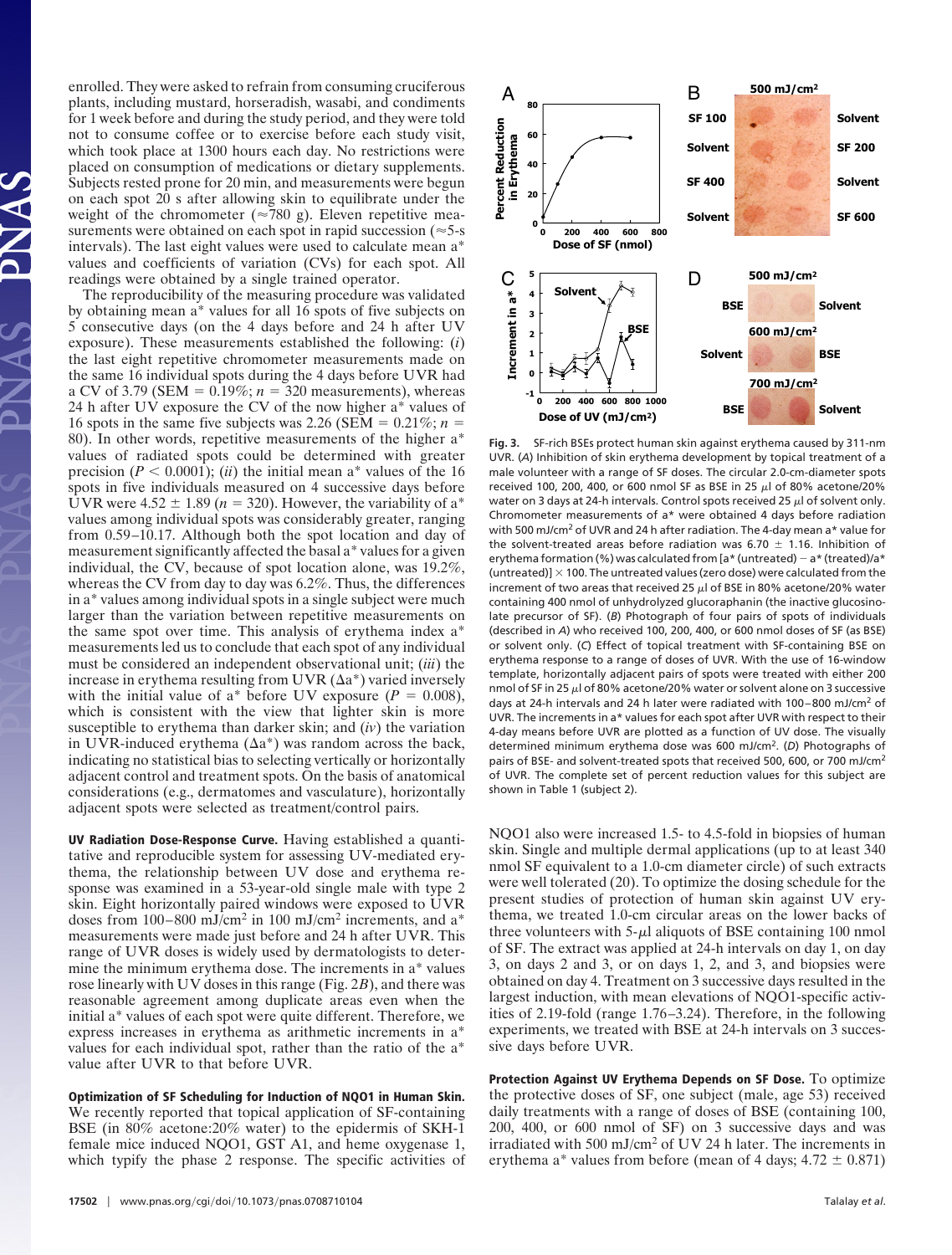**Table 1. Effect of treatment with sulforaphane (broccoli sprout extract) on the erythema induced by UV radiation**

| Subject | Sex | Age, yr | Reduction in UVR-induced erythema at given UVB radiation dose, % |                        |                        |                          |                          |                        | Mean reduction in            |         |
|---------|-----|---------|------------------------------------------------------------------|------------------------|------------------------|--------------------------|--------------------------|------------------------|------------------------------|---------|
|         |     |         | 300 mJ/cm <sup>2</sup>                                           | 400 mJ/cm <sup>2</sup> | 500 mJ/cm <sup>2</sup> | $600$ mJ/cm <sup>2</sup> | $700$ mJ/cm <sup>2</sup> | 800 mJ/cm <sup>2</sup> | erythema, %                  | P value |
|         | M   | 53      | 66.8                                                             | 32.3                   | 33.1                   | 16.6                     | 48.8                     | 32.1                   | 38.3                         | 0.0029  |
| 2       | F   | 32      | 69.1                                                             | $-1.4$                 | $-5.5$                 | 56.5                     | 15.4                     | 8.7                    | 23.8                         | 0.1220  |
| 3       |     | 28      | 30.1                                                             | 1.7                    | 1.5                    | $-5.7$                   | 22.2                     | 0.4                    | 8.37                         | 0.2102  |
| 4       | M   | 41      | 60.0                                                             | 107.5                  | 37.1                   | 115.7                    | 58.9                     | 89.5                   | 78.1                         | 0.0016  |
| 5       | F   | 29      | 52.0                                                             | 72.5                   | 87.0                   | 64.5                     | 26.7                     | 20.9                   | 53.9                         | 0.0038  |
| 6       | M   | 48      | N/A                                                              | 61.4                   | 1.1                    | 45.9                     | 11.7                     | $-2.5$                 | 23.5                         | 0.1390  |
|         |     |         |                                                                  |                        |                        |                          |                          |                        | 37.7 $\pm$ 11.2 ( $\pm$ SEM) | 0.025   |

The six subjects (three men and three women) were studied under identical conditions over a 5-day period, as described under *Materials and Methods*. The pairs of adhesive vinyl templates were applied in the same paraspinal positions on 4 successive days, at 24-h intervals, and erythema index (a\*) values were determined with the chromometer on each of the 16 circular (2.0-cm diameter) windows at each session. The means of the last eight values of each set of measurements obtained on 4 days were averaged, and these means were assumed to be the a\* values for each spot before UVR (Pre-UVR). Immediately after the last measurements, the subjects were exposed to a range of doses of UV (311 nm), such that the eight pairs of adjacent spots received 100-800 mJ/cm<sup>2</sup> in 100 mJ/cm<sup>2</sup> increments. Twenty-four hours after UVR, the chromometer a\* measurements were repeated (Post-UVR). Only results for the 300-800 mJ/cm<sup>2</sup> UVR are shown (see text). On the first 3 days, one of each pair of spots was treated with 25  $\mu$ l of BSE containing 200-400 nmol SF (in 80% acetone/20% water), and the other received 25  $\mu$ l of solvent only. The effects of treatment on UVR-induced erythema a\* were derived from the change in a\* values ( $\Delta$ a\*), i.e., (a\*Post-UVR  $-$  a\*Pre-UVR) for BSE and solvent-treated spots, and the percentage change expressed as follows: [(∆a\* of treated spot/∆a\*of control spot)  $\times$  100]. The *P* values were calculated using a two-sided Student*t*test and represent the comparison between an individual subject's average percent reduction (i.e., across all UVR doses administered) and no protection (i.e., 0% reduction in erythema). For the purpose of the *t*test, we assumed the standard deviation associated with no protection (0% reduction) was the same as that calculated for each individual. Consequently, in determining the significance of the mean percent reduction for all six subjects, the standard deviation associated with a no protection value (0%) was assumed to be equal to that of the individual subject responses.

to 24 h after radiation showed that SF treatment provided dose-dependent protection (Fig. 3 *A* and *B*). The increase in erythema was inhibited by 26.3%, 44.4%, 57.6%, and 57.5% at daily doses of 100, 200, 400, or 600 nmol of SF per 2.0-cm diameter spot, respectively. This degree of protection by SF as a function of dose was in reasonable agreement with the dose-dependence of NQO1 induction as previously established in human skin (20).

**Protection Against UV Erythema by SF in Volunteers.** To examine the protective effects of treatment with SF-containing BSE on UV dose-dependent erythema, the extracts were applied topically inside the 2.0-cm diameter circles of the vinyl template. Treated spots received the BSE in 25  $\mu$ l of 80% acetone/20% water, and horizontally paired spots were treated with solvent only. Measurements of a\* values were made on 5 consecutive days: 3 days before UV exposure, on the day of exposure immediately before UVR, and 24 h after exposure. Each subject was studied at eight doses of UVR (100–800 mJ/cm<sup>2</sup> in 100 mJ/cm<sup>2</sup> increments), and a\* values were obtained for treated and control spots at each UV dose level. The a\* measurements for each spot obtained on 4 successive days before UVR were averaged, and the means were used as the a\* (pre-UVR) values. Pilot experiments showed that the increments in a\* values  $(\Delta a^*)$  after UVR [i.e., a\* ([post- $UVR$ ) –  $a^*$  (pre-UVR)] were the most appropriate measures of changes in skin erythema of individual spots. Because the response of individual subjects to a given dose of UV varied significantly ( $P < 0.0001$ ), as did the pre-UVR a<sup>\*</sup> values, we expressed the protective effects as the fractional reduction  $(\%)$ in erythema upon treatment, thus providing a method of subjectand skin region-specific normalization.

A typical result (Fig. 3 *C* and *D*) establishes that SF treatment inhibited erythema development by 84.3%, 41.6%, and 89.4% at 600, 700, and 800 mJ/cm<sup>2</sup> doses of UVR, respectively, in spots that had been treated with BSE containing 200 nmol of SF on 3 successive days before radiation. We next examined the protective effect of SF in six volunteers who received BSE containing either 200 nmol (four subjects) or 400 nmol (two subjects) of SF on 3 successive days before radiation and were exposed to a range of eight doses of UVR (100–800 mJ/cm2). In our continued analysis (Table 1), we excluded the responses at 100 and 200 mJ/cm<sup>2</sup> because the increment in a\* at these low-UV

doses was consistently smaller than their basal daily variations. The UV dose had an insignificant effect on the percent reduction of erythema  $(P = 0.50)$ , and trend analysis of the fractional reduction in erythema with respect to UV dose indicated no significant association ( $P = 0.09$ ). This finding suggests that the degree of protection is a relatively constant fraction of the erythema response irrespective of its magnitude. Therefore, SF probably protects against a relatively constant fraction of the multifactorial erythema response. Consequently, we chose to pool the data for all six subjects at six UV exposures to provide more power to the study. However, even without this restriction  $(n = 35;$  one observation was not available) of the values, including those at which no erythema was observed, there was a highly significant effect of treatment ( $P < 0.0001$ ), and this finding was readily apparent visually. The data reveal levels of protection ranging from 8.37% to 78.1% for the six individual subjects across all six UVR doses (300–800 mJ/cm2). When the results were examined on an individual basis (i.e., across a row in Table 1), the mean degree of protection for all subjects across the six UVR doses administered was  $37.7\%$  (SEM = 11.2; *n* = 6), which was highly significant ( $P = 0.025$ ; C.I. = 11.8–64.0%). The a\* measurements, confirmed by visual inspection, provided evidence that, although SF treatment inhibited UV erythema in most observations (27 of 35 spots showed 8.7% or more protection), the response varied considerably both in individual subjects and among subjects.

**Protection Does Not Depend on Absorption of UV Radiation.** Three types of experiments provide convincing evidence that the protective effects of SF against photodamage were not mediated by absorption of the incident UV radiation. (*i*) Application of a sunscreen preparation ( $\approx$ 10 mg per spot of Neutrogena Ultrasheer, Sun Protection Factor 55) for 3 days on the same schedule as the BSE and UV radiation (500 mJ/cm2) resulted in negligible protection (3.5%; mean of two observations) 24 h after the last application. Because volunteers were encouraged to retain their personal hygiene, it seems highly unlikely that a UV-absorbing effect could have persisted for 24 h or longer. (*ii*) Application of a BSE preparation delivering 400 nmol of unhydrolyzed glucoraphanin (the inactive glucosinolate precursor of SF) (27) per spot provided negligible protection (4.7%; mean of two observations). These preparations were identical to the SF-containing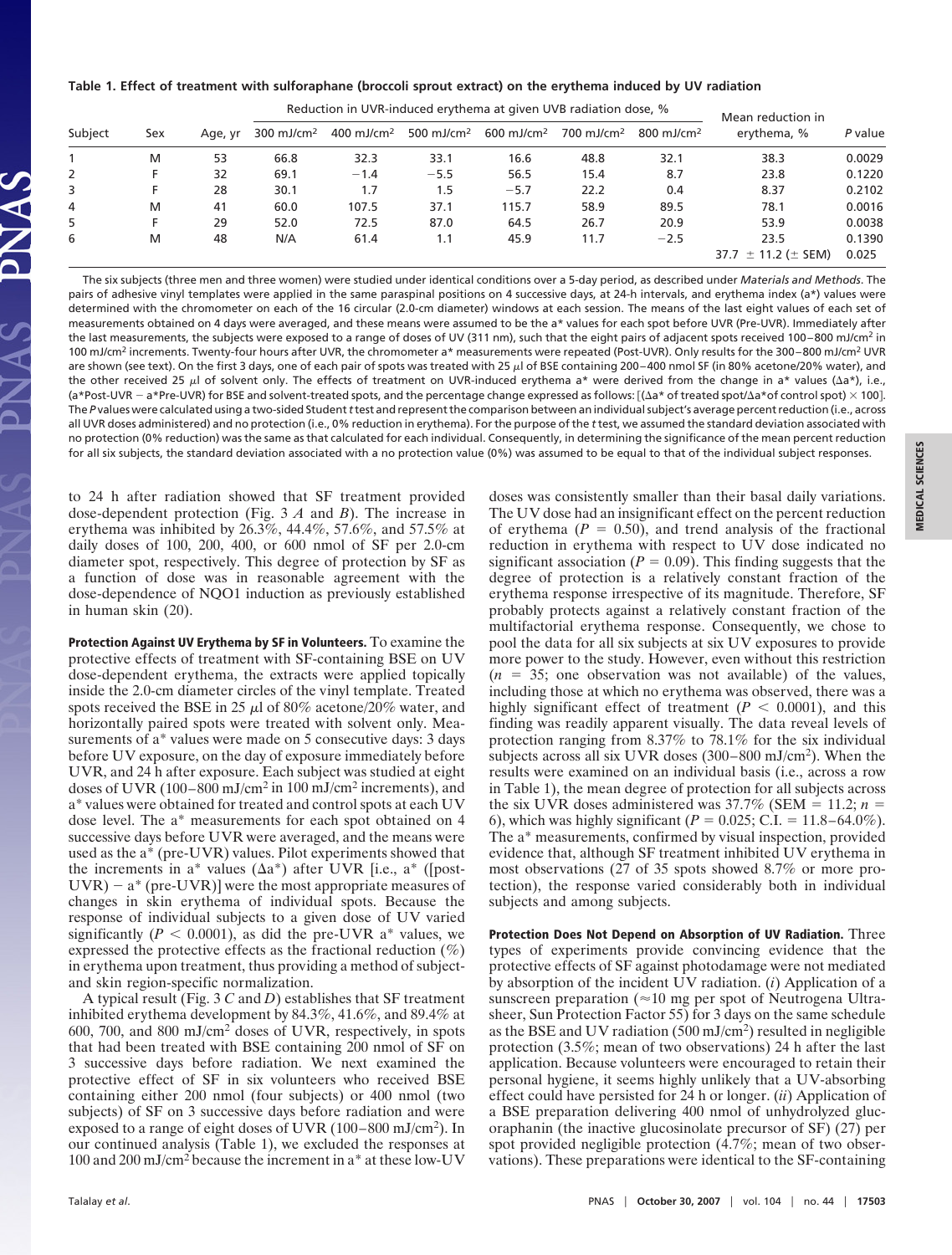BSE, except that the SF precursor had not been hydrolyzed by myrosinase. (*iii*) Treatment of one subject with BSE for 3 days according to the previous protocol, but delay of UV radiation for 48 or 72 h after the end of treatment, resulted in substantial continuing protection: 32.1% protection at 48 h and 10.3% at 72 h. These control experiments also shed light on the unique nature of a protective strategy that depends on transcriptional activation of a wide variety of enzymes. Thus, SF has a short tissue half-life (1–2 h), and yet its effects are clearly evident even 2–3 days after treatment because they depend on the synthesis of long-lived proteins. This long-lasting property has not been demonstrated for other topical skin protectors like sunscreens, melatonin, epigallocatechin gallate, and carotenes (12, 28, 29). Moreover, experiments on mouse skin strongly suggest that the UVR protective effects of BSE are equivalent to those of an equivalent dose of pure SF as shown previously. Because SF absorbs UV maximally near 240 nm and is almost transparent at 311 nm, this compound is unlikely to be decomposed or absorbed by UVR at 311 nm, in contrast to some of the other topical protective agents.

## **Discussion**

The mean reduction in erythema by BSE in all subjects was 37.7% (range 8.37–78.1%) and was highly significant. Nonetheless, whereas the protection was highly significant in three subjects (mean 56.8%, range  $38.3 - 53.9\%$ ,  $P < 0.004$ ), it was not significant in the three other subjects (mean 19.2%, range 8.37–25.5%,  $P = 0.122 - 0.210$  (Table 1). We believe that this lack of significant mean protection in these subjects is attributable to the apparently random lack of protective responses at some spots (Table 1). Although the reasons for this variability in protective responses are not explained by our experiments, a number of factors require consideration. Although exact positioning of the subject during UV radiation and the delivery of precisely equivalent doses of UV to all spots are difficult to control because of the uneven contours of the backs, especially among lean subjects, these factors are unlikely to contribute significantly to the uneven protective responses of some adjacent skin regions. A recent study has shown that the inductive responses of both phase 1 and 2 enzymes of skin vary considerably among individuals, although regional responses in skin were not examined (30).

Differences in protective responses among individuals may be related to the well known genetic polymorphisms among the genes encoding for phase 2 enzymes (31). Furthermore, Nrf2, the major transcription factor that is responsible for both basal and inducible expressions of phase 2 genes, and the AREs, the enhancer sequences to which Nrf2 binds to initiate transcription of phase 2 genes, are both polymorphic (32, 33). This finding is relevant because of the well recognized regional mosaicism in gene expression in the skin that seems to follow ectodermal development (Blaschko lines) (34). Furthermore, in mice, gender affects the UVR sensitivity and response of skin to carcinogens, inflammation, and DNA damage (35), and the incidence of skin carcinogenesis is different among men and women. Although gender is not likely to affect regional differences in skin responsiveness, such effects would not have been detected by our studies. Differences in responsiveness to protection among individuals also are probably related to the effects of diet and the intake of drugs, hormones, and dietary supplements, which were not strictly controlled in our studies.

The extensive and wide variety of efforts by many investigators to control and prevent photodamage to human skin attest to the great medical importance of this goal. A comprehensive review of such animal and human studies is not feasible here. Efforts have been made to achieve such protection by topical and dietary strategies. Most of these studies have been done in cell lines and mouse skin, demonstrating that both dietary and topical applications of a variety of plant products effectively block nearly all aspects of the UV response of the skin and skin-derived cells (28, 36). There are few topical protection studies (other than conventional sunscreens) in humans, and among these studies the use of topical carotenoids ( $\beta$ -carotene, lutein, and zeaxanthin) has been the most prominent (36, 37). Most closely related to our studies are the reports that topical carotenoids, including lycopene, reduce UV erythema in human skin (36). Other topical agents are melatonin, vitamin E, and epigallocatechin gallate (28, 29, 38). In some of these experiments, the contribution of possible absorption of UVR to protection has not been rigorously excluded. Carotenoids were examined because they are highly potent quenchers of certain types of reactive oxygen species (singlet oxygen). The targeting of specific damaging photoproducts generated by UVR has taken several directions. The use of direct quenchers of photoexcited states, and antioxidants that react directly with oxidants and are mostly destroyed by the process of protection, metal chelators, modulators of photooxidative signaling pathways, and others, have been reviewed (12). Up-regulation of the phase 2 cytoprotective response empowers the cell to counteract nearly all of the previously mentioned damaging processes. The complete range of the Nrf2-dependent phase 2 response is not precisely known, but typical proteins that are elevated include glutathione (GSH) transferases, NQO1, epoxide hydrolase, heme oxygenase 1, ferritin, thioredoxin reductase, and the rate-limiting enzyme in GSH synthesis ( $\gamma$ -glutamylcysteine synthetase), the induction of which results in elevation of GSH levels. The scope of protective mechanisms evoked in cells by SF and other stimulators of the Keap1–Nrf2–ARE pathway includes inhibition of the activation of procarcinogens, blocking of all stages of carcinogenesis, inhibition of neoangiogenesis and metastasis that are involved in later stages of carcinogenesis, disposal of damaged and potentially neoplastic cells by cell cycle arrest and apoptosis, and suppression of inflammatory responses (18). SF also protects the retina against oxidative stress and UVR and visible light damage (39).

Induction of the phase 2 response can, therefore, provide powerful protection against a wide variety of processes that damage living cells. Most of the same pathological processes occur in skin exposed to UVR. The advantage of using SF as an inducer is that it is a dietary component. Because it exerts most of its effects by the transcriptional enhancement of the synthesis of proteins, most of which are enzymes, its effects are long lasting, catalytic, and unlikely to interfere with vitamin D biosynthesis.

These experiments demonstate that SF provides direct protection against the pathophysiological effects of UVR in human skin.

## **Materials and Methods**

**Human Studies: Measurement of Erythema.** The pairs of eightwindow vinyl templates used to locate the same regions of the skin of the backs of volunteers are described in the text. The windows could be occluded individually by easily removable vinyl shades (adhesive at the periphery, but nonadhesive over the windows) so that graded UV dosages could be delivered to the spots. Narrow-band UV (centered at 311 nm) was delivered in a Daavlin Full Body Phototherapy Cabinet with NB-UVB/TL01 lamps equipped with an integrated UVB dosimeter (Bryan, OH). The windows were used to produce either the same dose of UV to all windows or graded doses from 100–800 mJ/cm<sup>2</sup> to selected pairs of horizontally adjacent windows. Subjects were of skin phototypes 1 (always burns, never tans), 2 (always burns, sometimes tans), or 3 (sometimes burns, always tans). The subjects rested prone for 20 min in a temperature-controlled room (25  $\pm$  2°C) before measurements were made. The intensity of radiation was calibrated with an IL-1400 Radiometer (International Light, Newburyport, MA). The erythema of the human skin was determined with a chromometer (model CR-400;